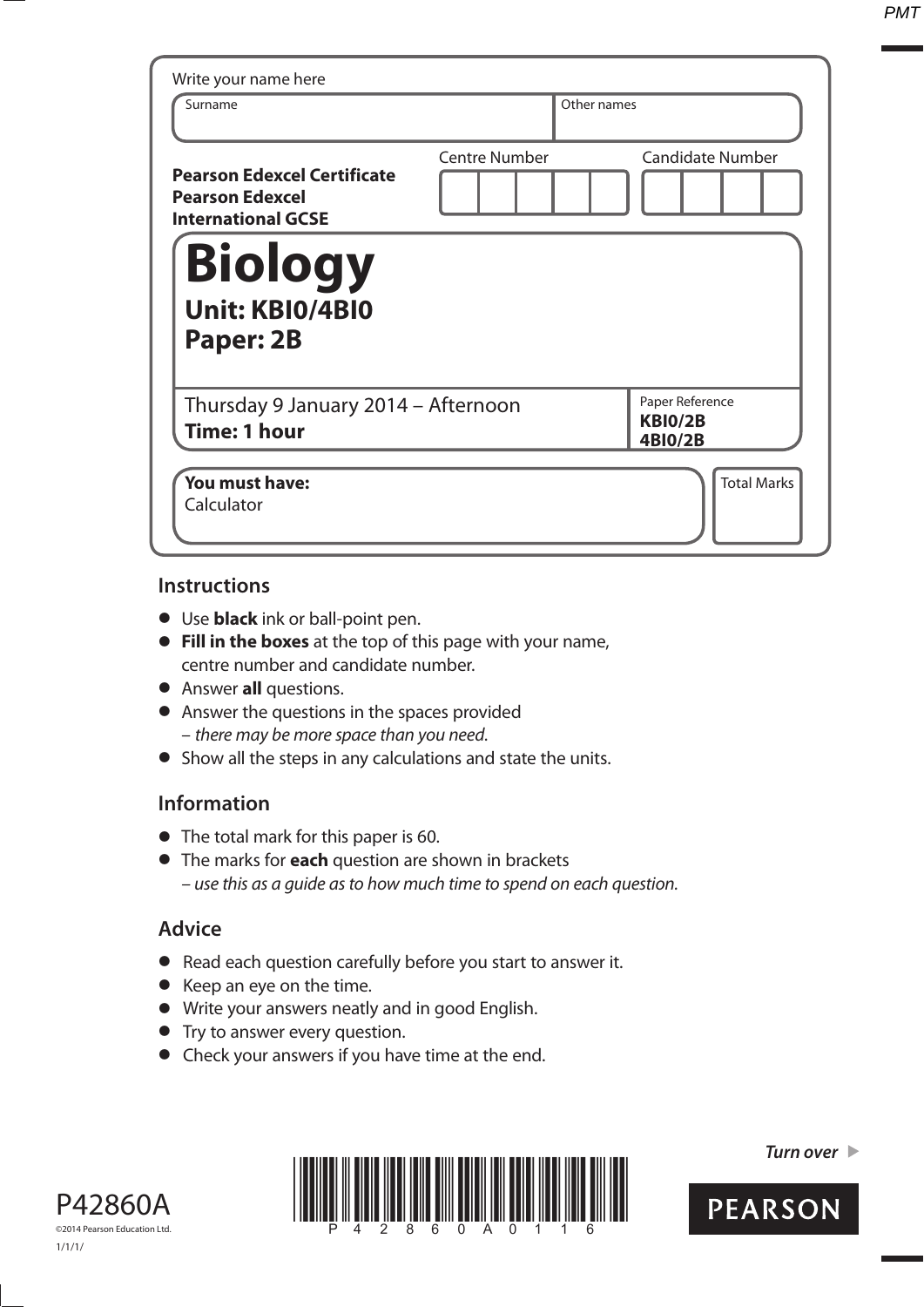# **Answer ALL questions.**

**1** Read the passage below. Use the information in the passage and your own knowledge to answer the questions that follow.

## **Maggots and Wound Healing**

The photograph shows maggots eating dead tissue at a human wound.



At the beginning of the 20<sup>th</sup> century maggots were widely used to treat wounds. When penicillin started to be used in the 1940s, the use of maggots to treat infections by killing bacteria declined. However, the recent increase in infections

caused by antibiotic resistant bacteria such as MRSA (methicillin resistant 5 Staphylococcus aureus) is creating renewed interest in maggots.

The maggots used in hospitals to treat wounds are bred in a sterile environment. Green blowfly maggots are used as this species only digests dead tissue and does not burrow down into live flesh.

10 It is not fully understood how the maggots work but there are several theories. The first theory is that they produce an antibiotic in their gut called mirabilicide, which kills the bacteria they eat. A second theory is that the maggots secrete enzymes to break down dead tissue, and digest bacteria in the process. A third theory is that the maggots secrete ammonia as a waste product which changes the pH of the wound, making it unfavourable for bacteria to reproduce. 15

Using maggots to treat a wound also helps to speed up the production of new tissue. One hypothesis is that the wriggling movement of maggots acts as the stimulus, but there is little evidence to support this view. A more likely explanation is that the maggots, or their products, stimulate the body's immune

20 system to kill bacteria in the wound and allow the healing process to occur.

Doctors have developed a 'maggot bag', for applying the maggots to wounds. The bags take longer to work than if the maggots are free to move in the wound, so are less useful if the wound needs to be treated quickly. It is expensive to use maggot bags because they cost much more than a typical wound dressing.

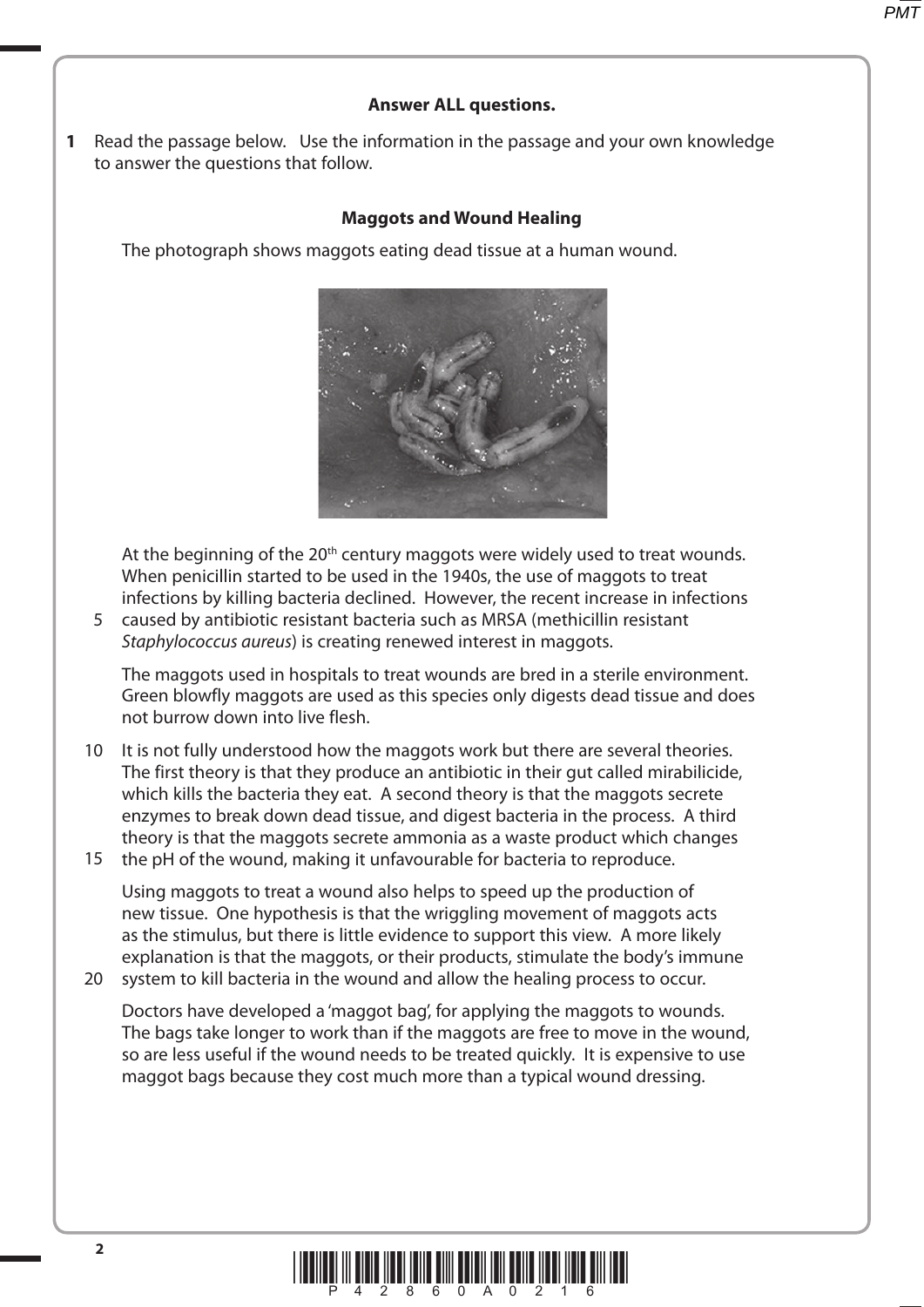**PMT** 

| (c) Suggest the name of an enzyme used by maggots to digest bacteria (line 13).             | (1) |
|---------------------------------------------------------------------------------------------|-----|
| (ii) Why are green blowfly maggots chosen to treat wounds (line 8)?                         | (1) |
| $2_{\cdot\cdot}$<br>(b) (i) Suggest why maggots are bred in a sterile environment (line 7). | (1) |
| (ii) Name two of the antibiotics mentioned in the passage.                                  | (1) |
| (a) (i) State what is meant by the term <b>antibiotic</b> (line 5).                         | (1) |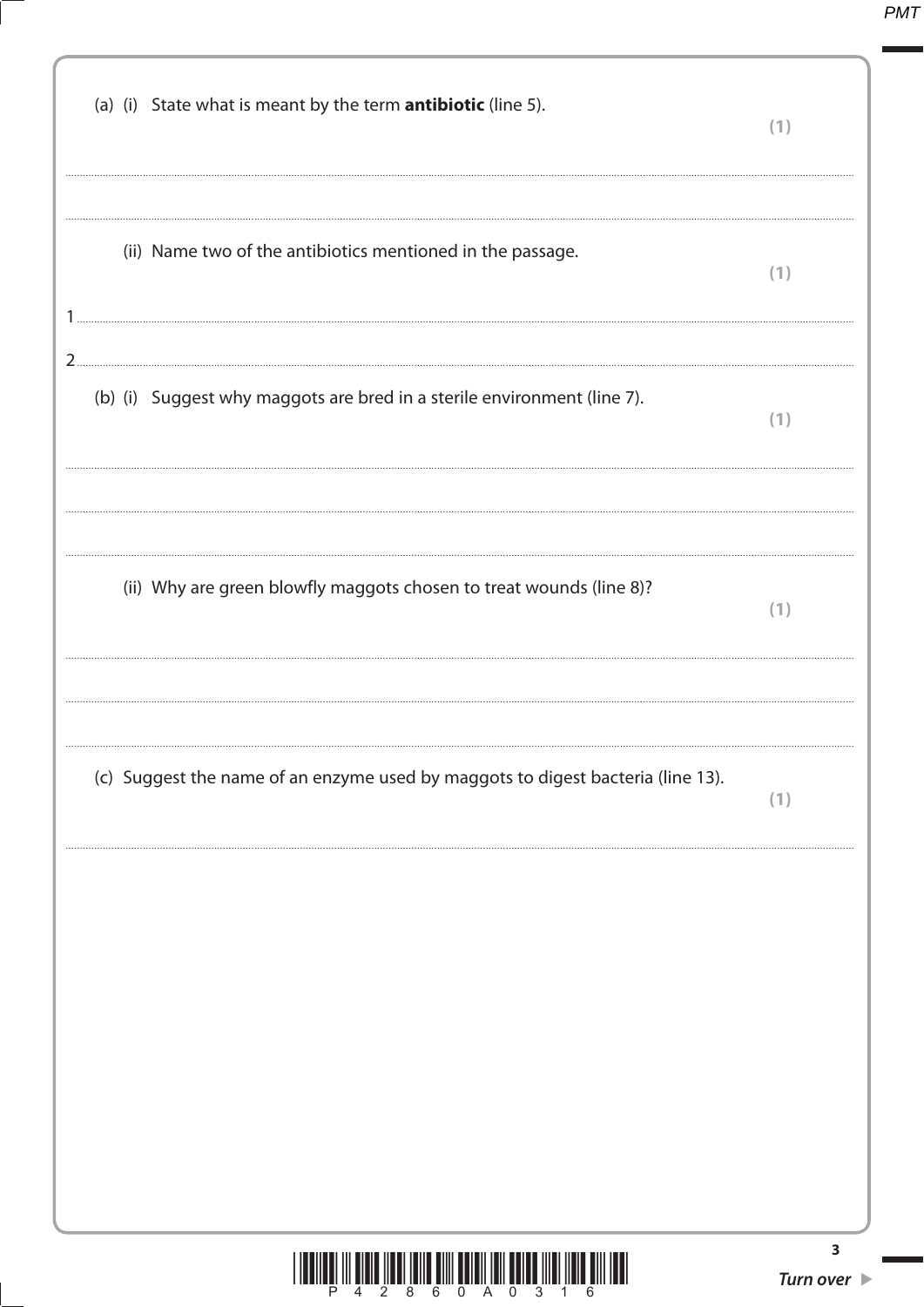$P\overline{MT}$ 

| (d) Describe how the body's immune system kills bacteria (lines 19 and 20).                                                       | (4) |
|-----------------------------------------------------------------------------------------------------------------------------------|-----|
|                                                                                                                                   |     |
|                                                                                                                                   |     |
|                                                                                                                                   |     |
|                                                                                                                                   |     |
|                                                                                                                                   |     |
|                                                                                                                                   |     |
| (e) Give a disadvantage of using maggot bags to treat wounds (lines 22 to 24).                                                    | (1) |
|                                                                                                                                   |     |
|                                                                                                                                   |     |
| (f) Use your knowledge of natural selection to explain why there has been an<br>increase in the number of MRSA bacteria (line 5). |     |
|                                                                                                                                   | (4) |
|                                                                                                                                   |     |
|                                                                                                                                   |     |
|                                                                                                                                   |     |
|                                                                                                                                   |     |
|                                                                                                                                   |     |
|                                                                                                                                   |     |
| (Total for Question 1 = 14 marks)                                                                                                 |     |
|                                                                                                                                   |     |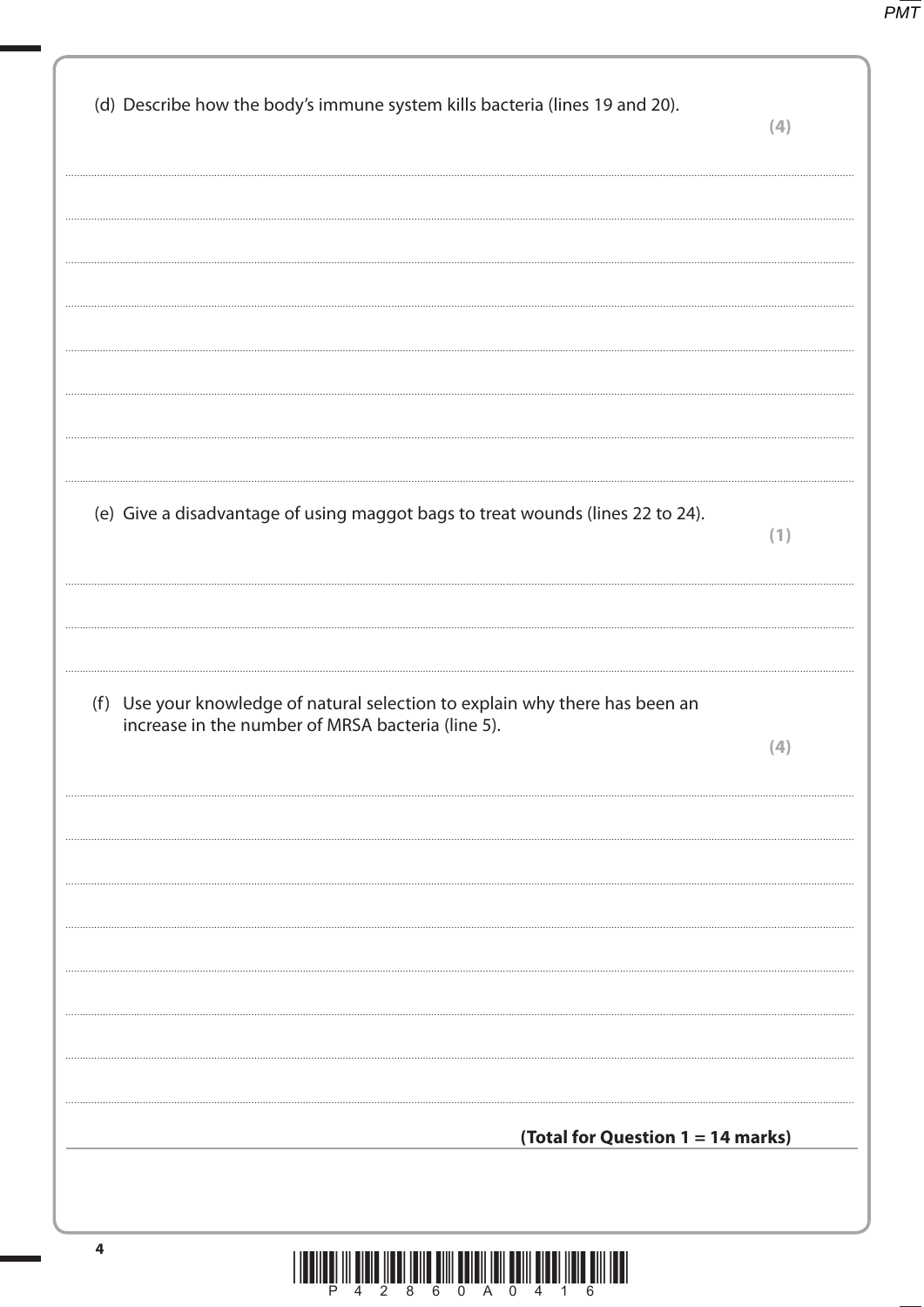**PMT** 

|     | (a) What is meant by the term gene?                                                                                                                                      |                     | (2) |
|-----|--------------------------------------------------------------------------------------------------------------------------------------------------------------------------|---------------------|-----|
|     |                                                                                                                                                                          |                     |     |
|     |                                                                                                                                                                          |                     |     |
| (i) | (b) A gene is made from 1000 base pairs. The table shows the percentage of each<br>base found in the gene.<br>Complete the table by giving the name of the missing base. |                     | (1) |
|     | <b>Percentage of base</b>                                                                                                                                                | <b>Name of base</b> |     |
|     | 29                                                                                                                                                                       | adenine             |     |
|     | 21                                                                                                                                                                       |                     |     |
|     | 29                                                                                                                                                                       | thymine             |     |
|     | 21                                                                                                                                                                       | cytosine            |     |

Answer

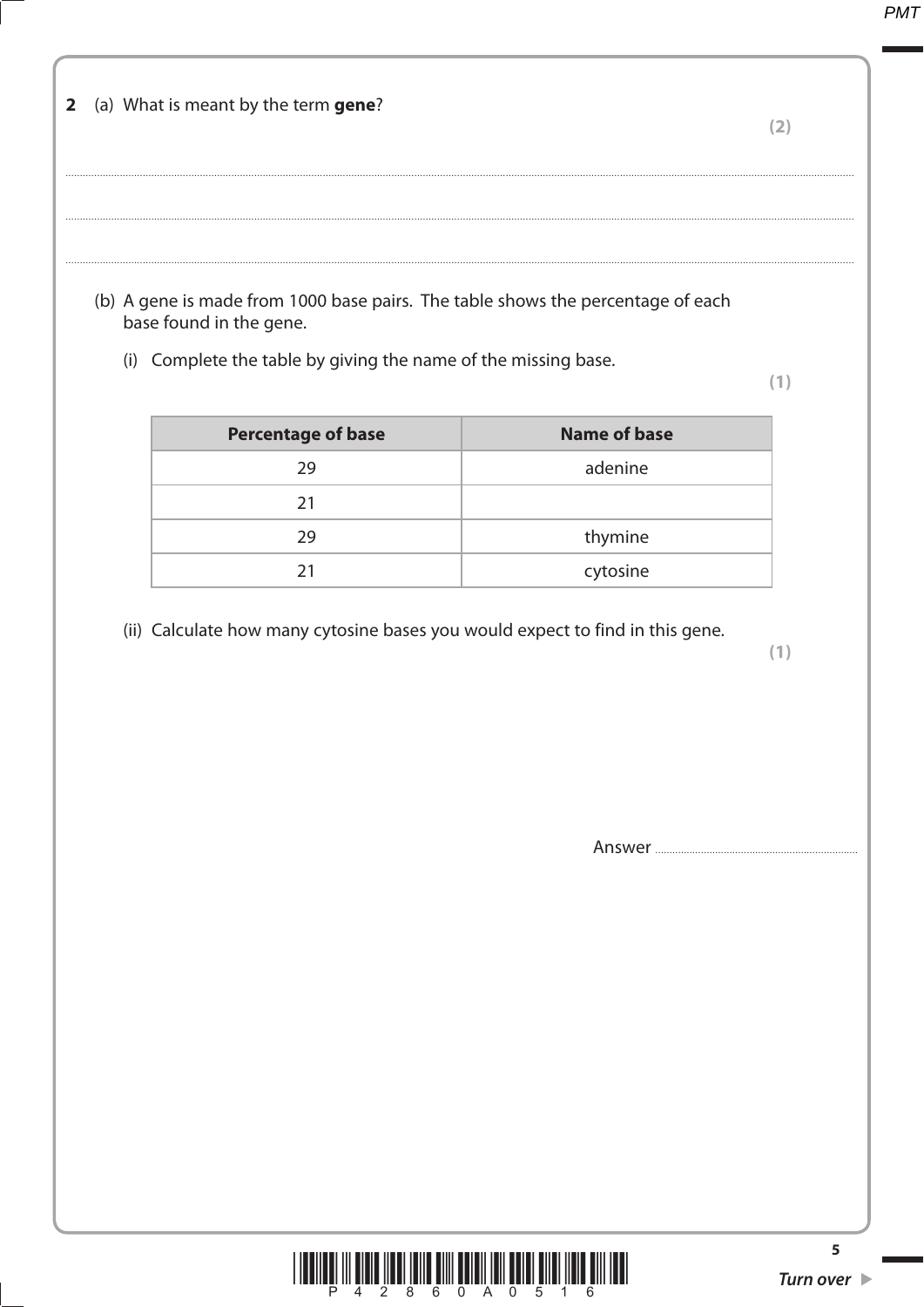(c) The photograph shows a chicken with a mixture of black feathers and white feathers.



 In chickens the inheritance of feather colour is controlled by codominant alleles. The allele for black feathers is  $C^B$ , and the allele for white feathers is  $C^W$ . The diagram shows a parent with all black feathers and a parent with all white feathers. It also shows one of their offspring with a mixture of black and white feathers.



!"#\$%&'('&)&!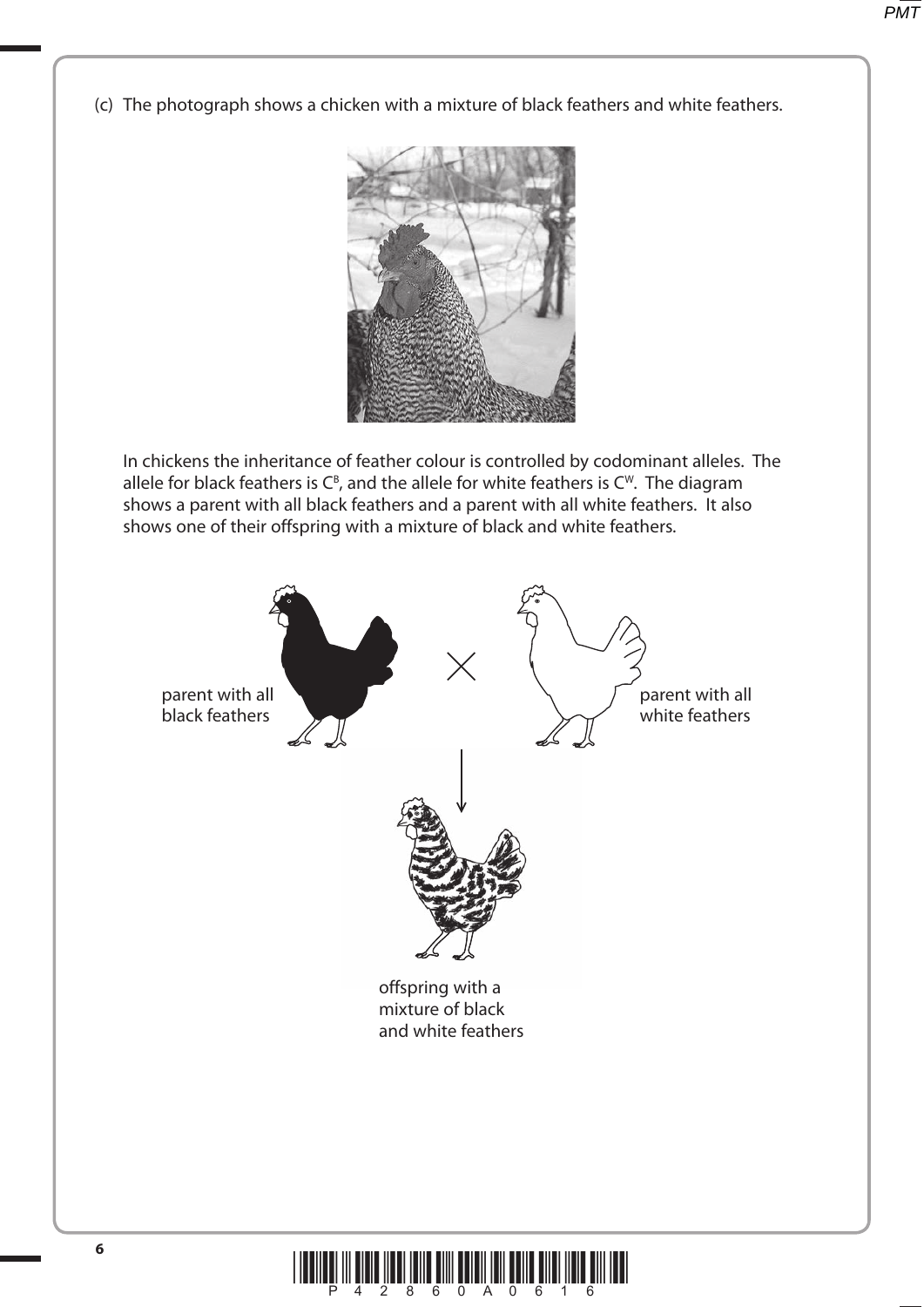(i) Complete the table by writing the genotype of the chickens shown in the diagram.

**(1)**

| <b>Chicken</b>                                          | <b>Genotype</b> |
|---------------------------------------------------------|-----------------|
| parent with all black feathers                          |                 |
| parent with all white feathers                          |                 |
| offspring with a mixture of black and<br>white feathers |                 |

 (ii) Two of the offspring with a mixture of black and white feathers mated. What is the probability that their offspring would also have a mixture of black and white feathers?

....................................................................................................................................................................................................................................................................................

**(1)**

### **(Total for Question 2 = 6 marks)**

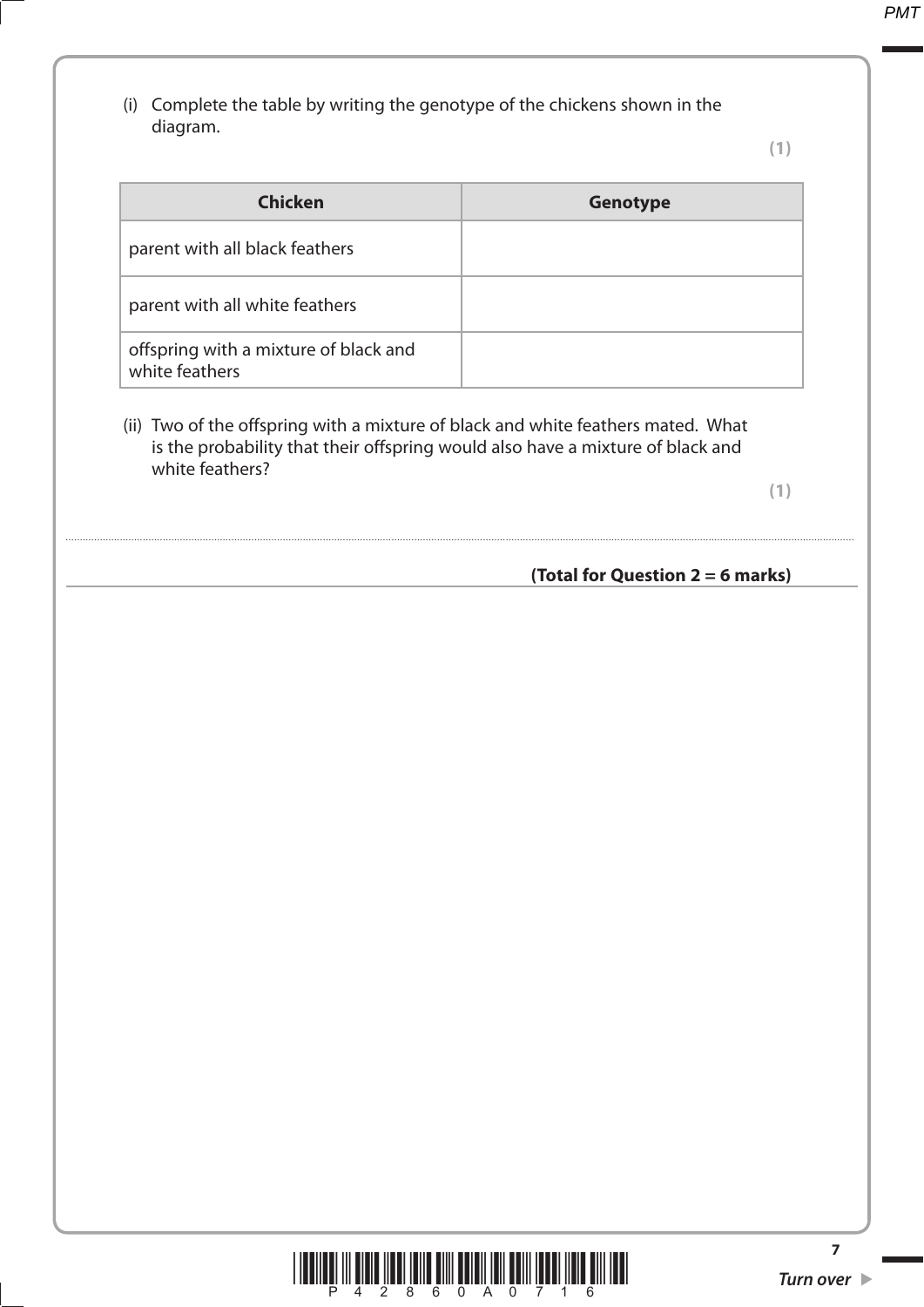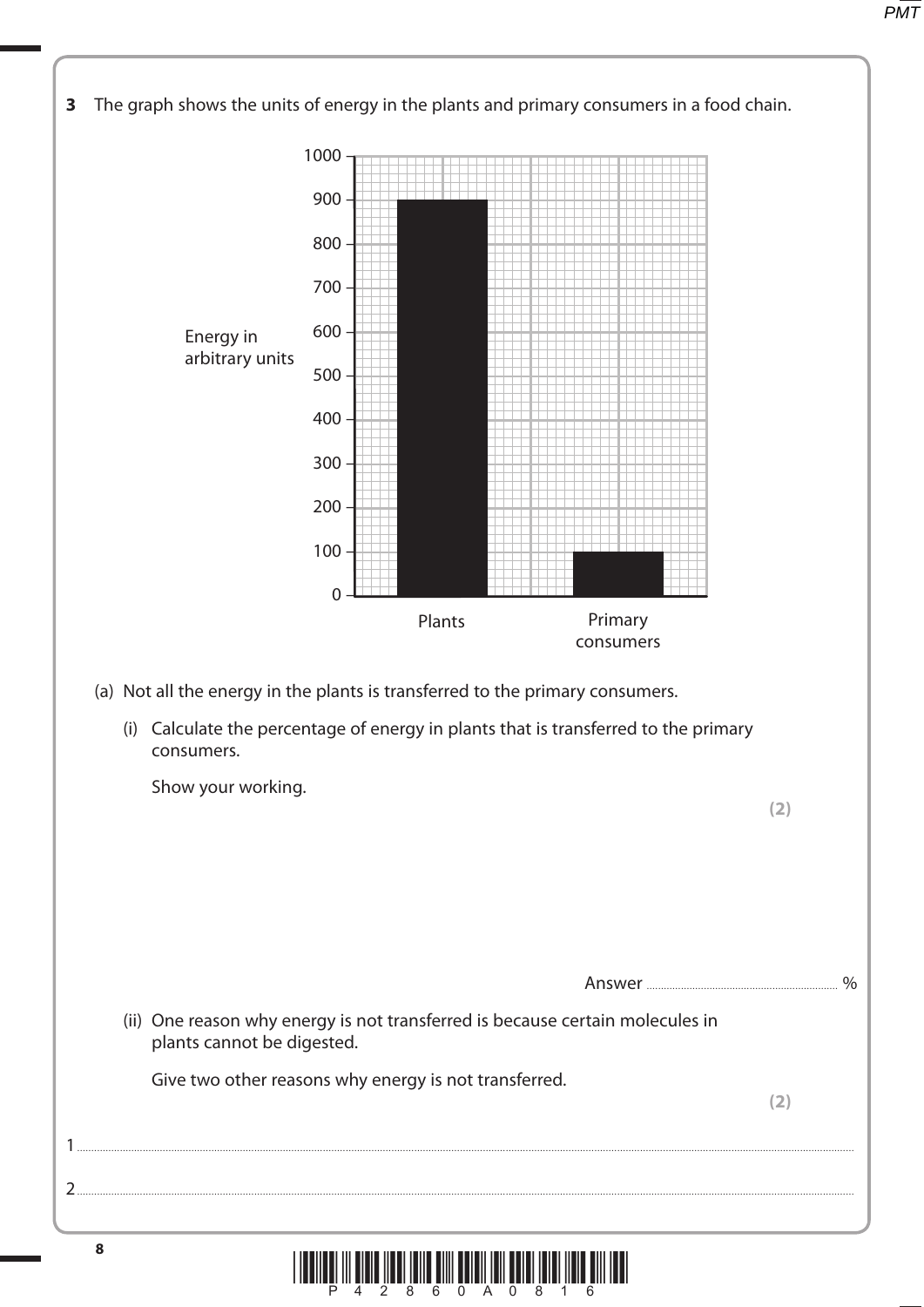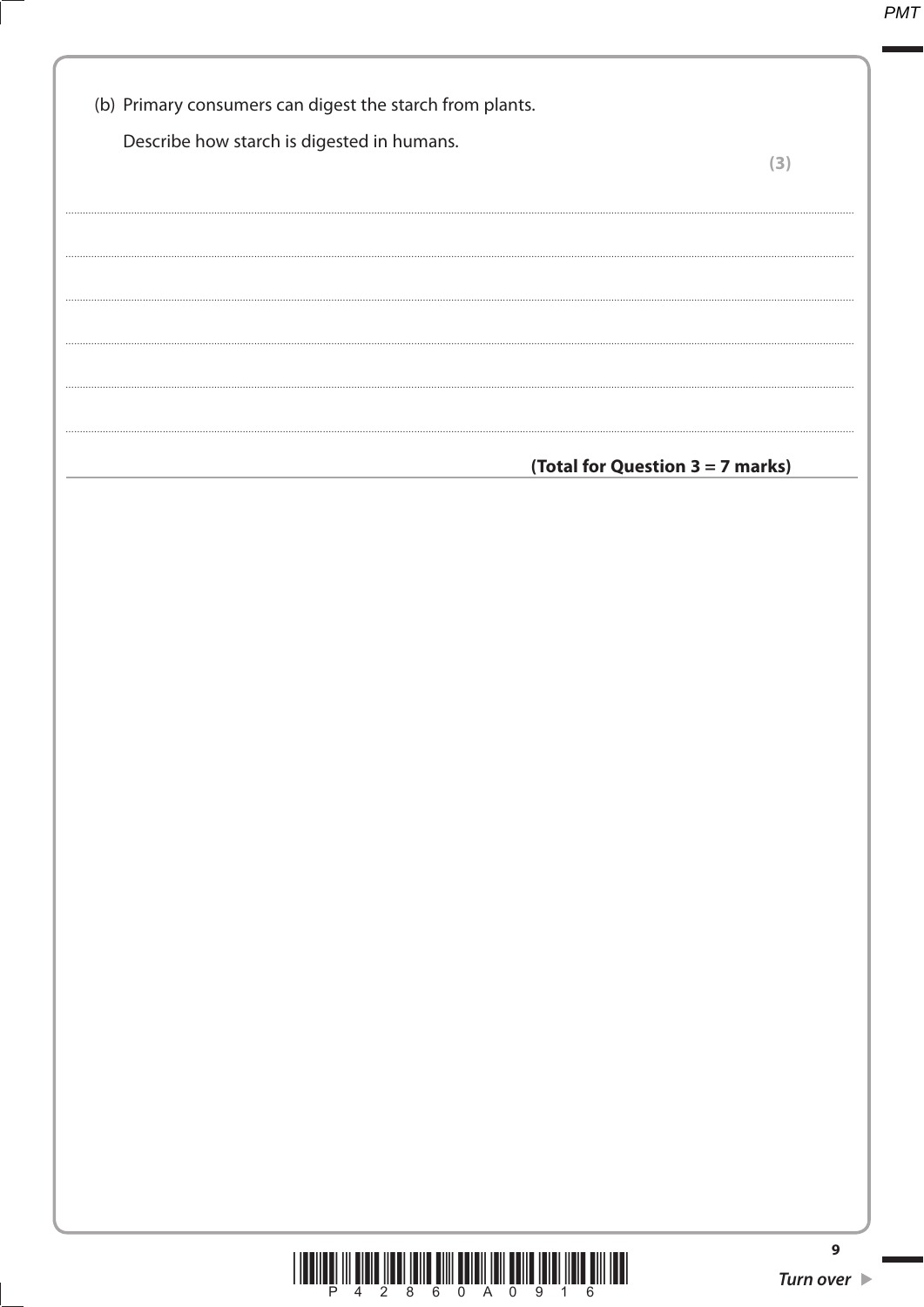

LÊÎ III DÎRIL ÎNELÎ ÊME ÊME ÊMENÎ TER ÊMENÎ ÎNE ÊMENÎ ÎNELÊMENE.<br>LÊÎ III DÎRE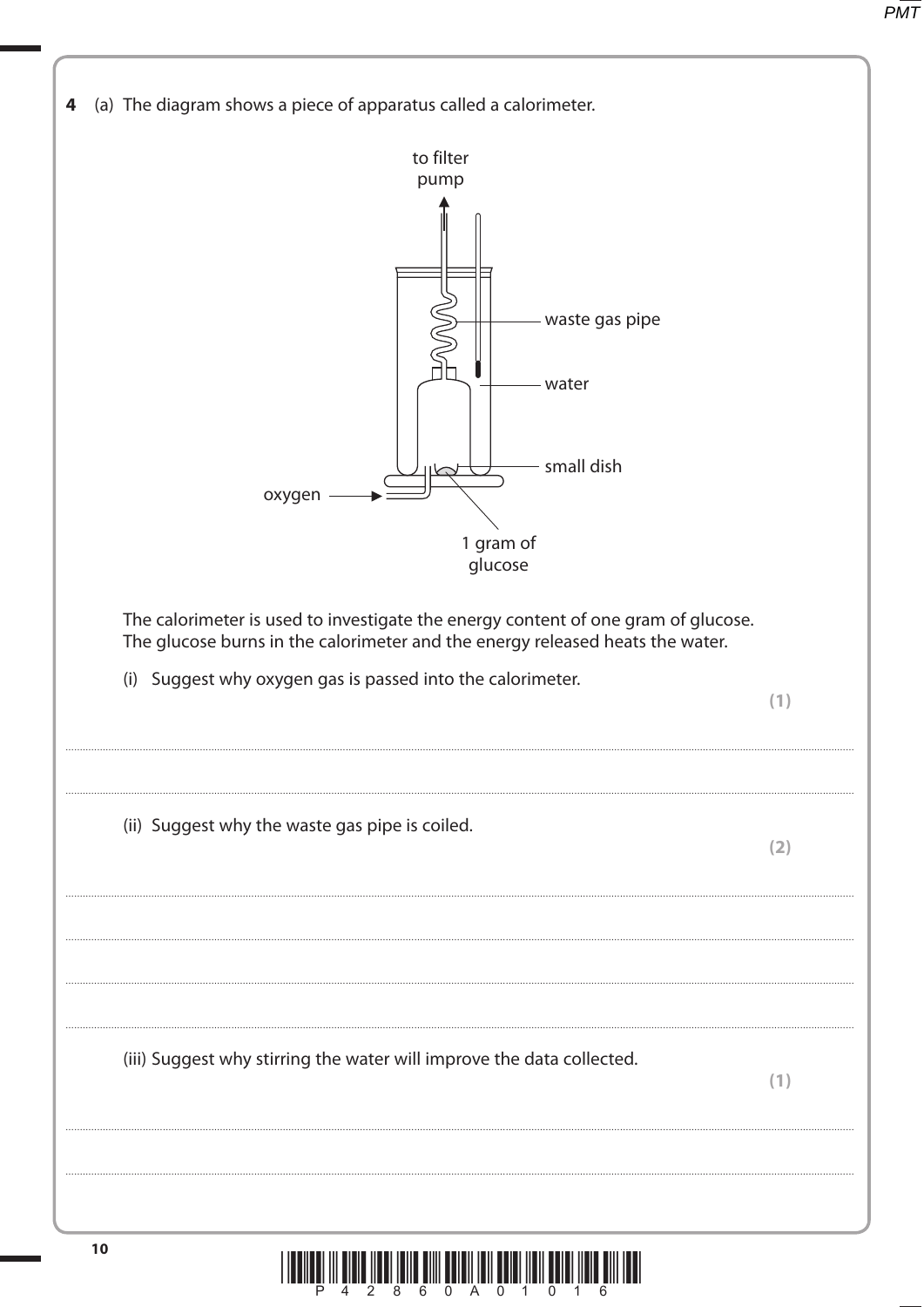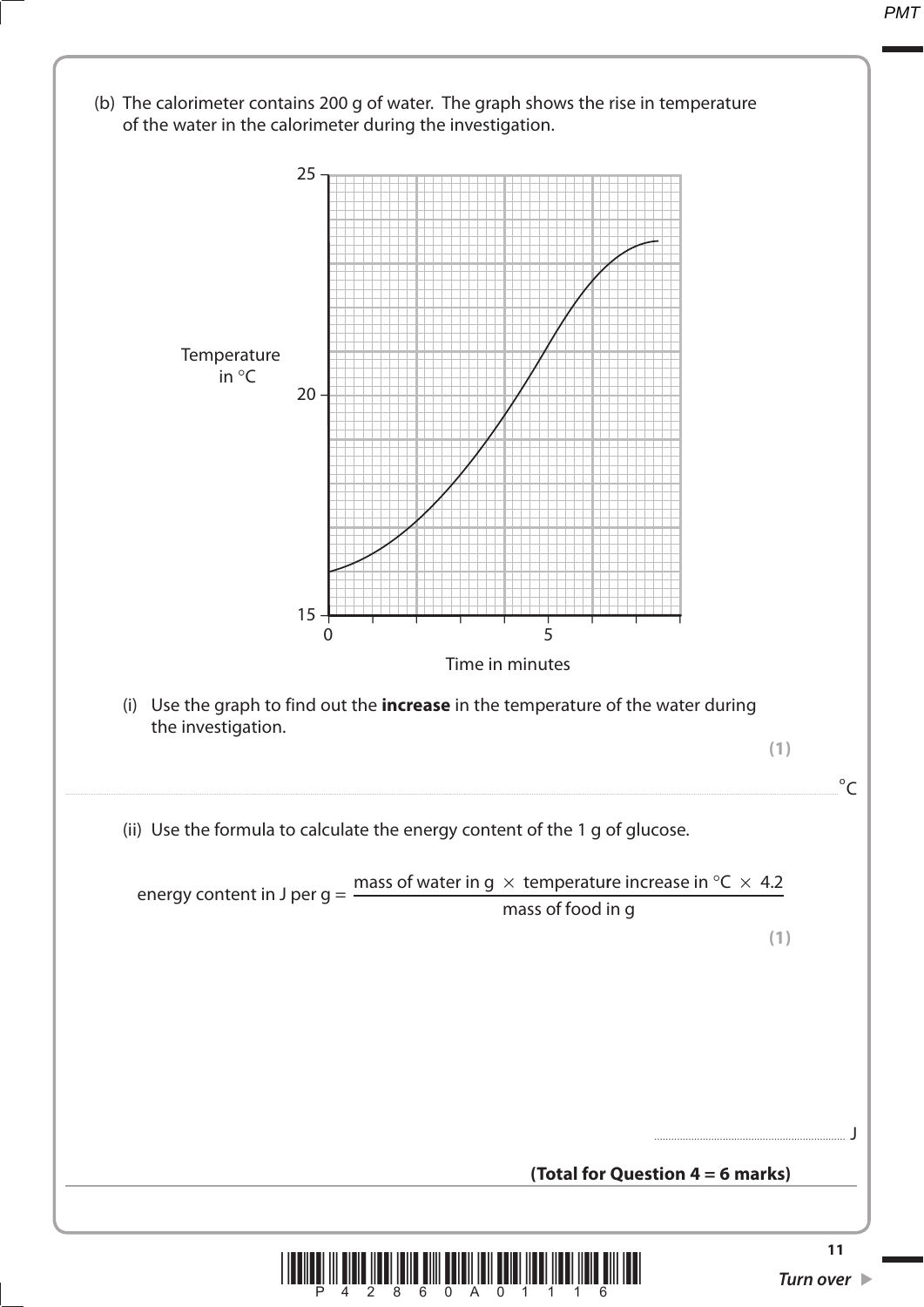5 A student prepared some plant cells taken from an onion. She placed the cells in a few drops of distilled water. She then used a camera attached to a microscope to photograph the cells. She then added a few drops of concentrated salt solution to the cells and waited a few minutes. She then took another photograph of the same cells. photograph of cells in distilled water photograph of cells in concentrated salt solution (a) Describe the differences in the appearance of the cells in concentrated salt solution compared with the cells in distilled water.  $(2)$ (b) The student thought that the differences in the cells were caused by osmosis. What is meant by the term osmosis?  $(2)$ 

 $8<sup>7</sup>$ 

6

 $0$  A  $0$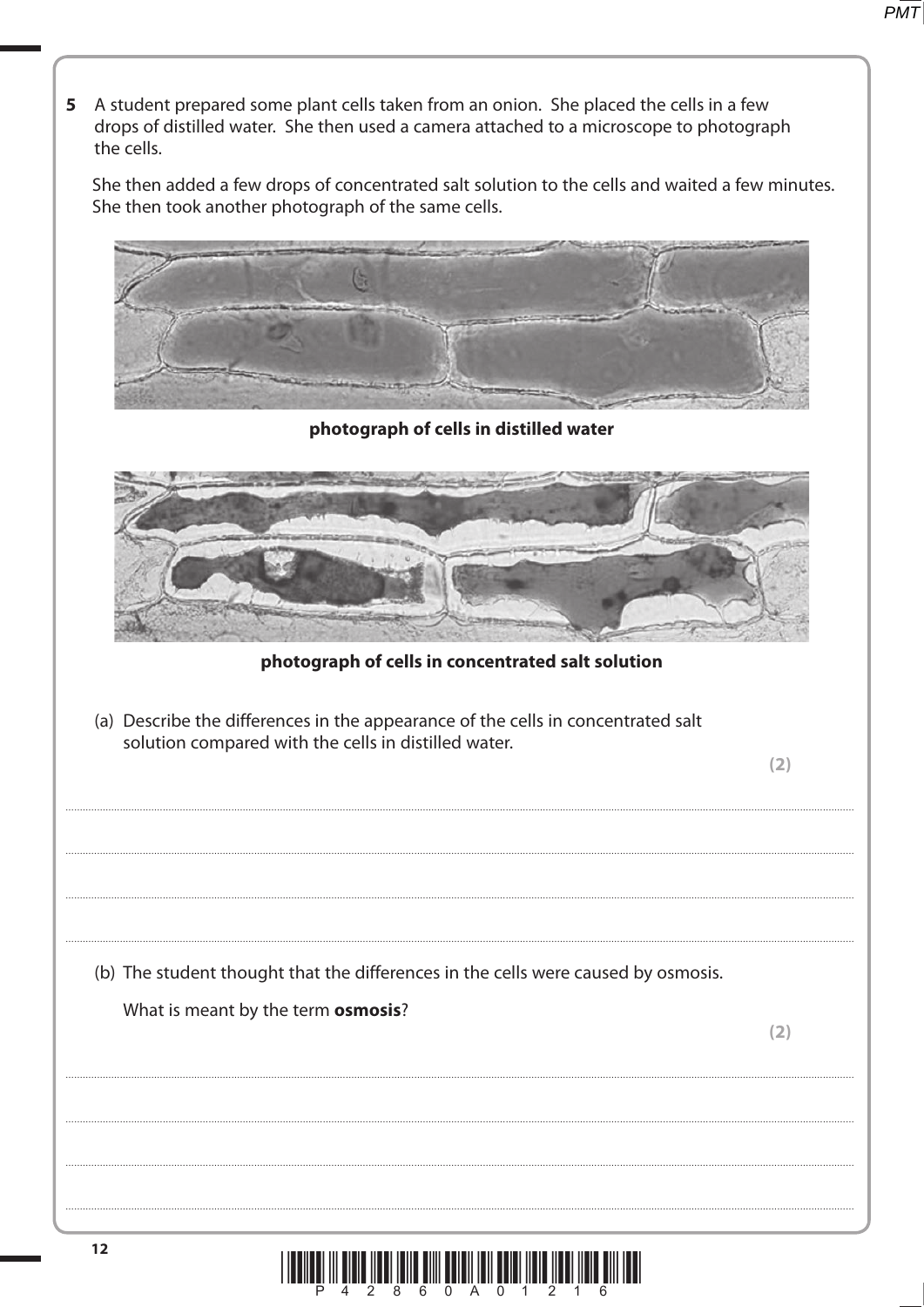| (c) Explain what happens to the cells in concentrated salt solution to change their<br>appearance.                                     | (3)          |
|----------------------------------------------------------------------------------------------------------------------------------------|--------------|
|                                                                                                                                        |              |
|                                                                                                                                        |              |
|                                                                                                                                        |              |
|                                                                                                                                        |              |
| (d) Another student investigated the appearance of red blood cells in distilled water<br>and in concentrated salt solution.            |              |
| Use your knowledge of osmosis and the structure of red blood cells to describe<br>and explain what the red blood cells would look like |              |
| (i) in distilled water                                                                                                                 | (2)          |
|                                                                                                                                        |              |
|                                                                                                                                        |              |
|                                                                                                                                        |              |
| (ii) in concentrated salt solution.                                                                                                    | $\mathbf{2}$ |
|                                                                                                                                        |              |
|                                                                                                                                        |              |
|                                                                                                                                        |              |
| (Total for Question 5 = 11 marks)                                                                                                      |              |
|                                                                                                                                        |              |
|                                                                                                                                        |              |
|                                                                                                                                        |              |

1

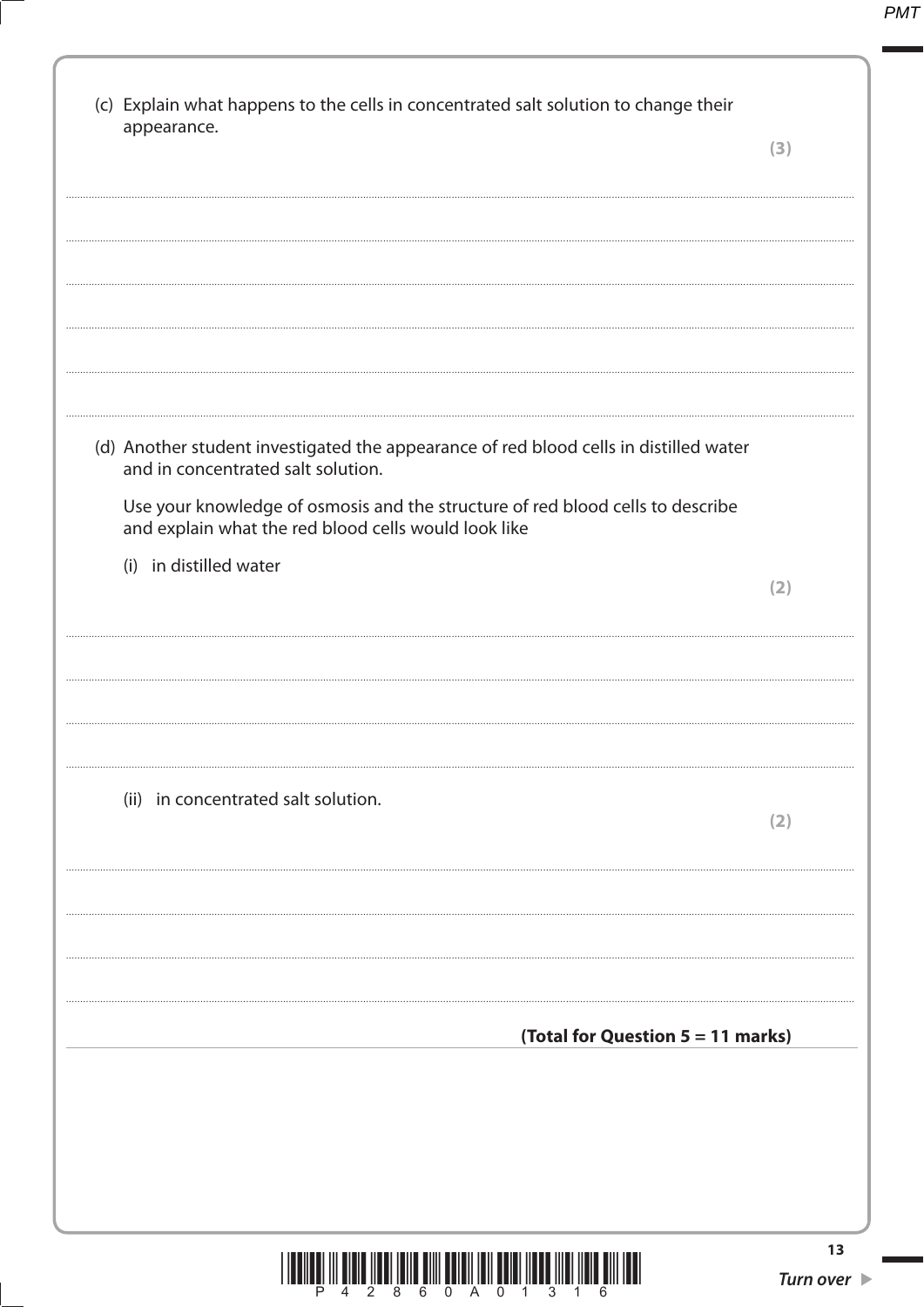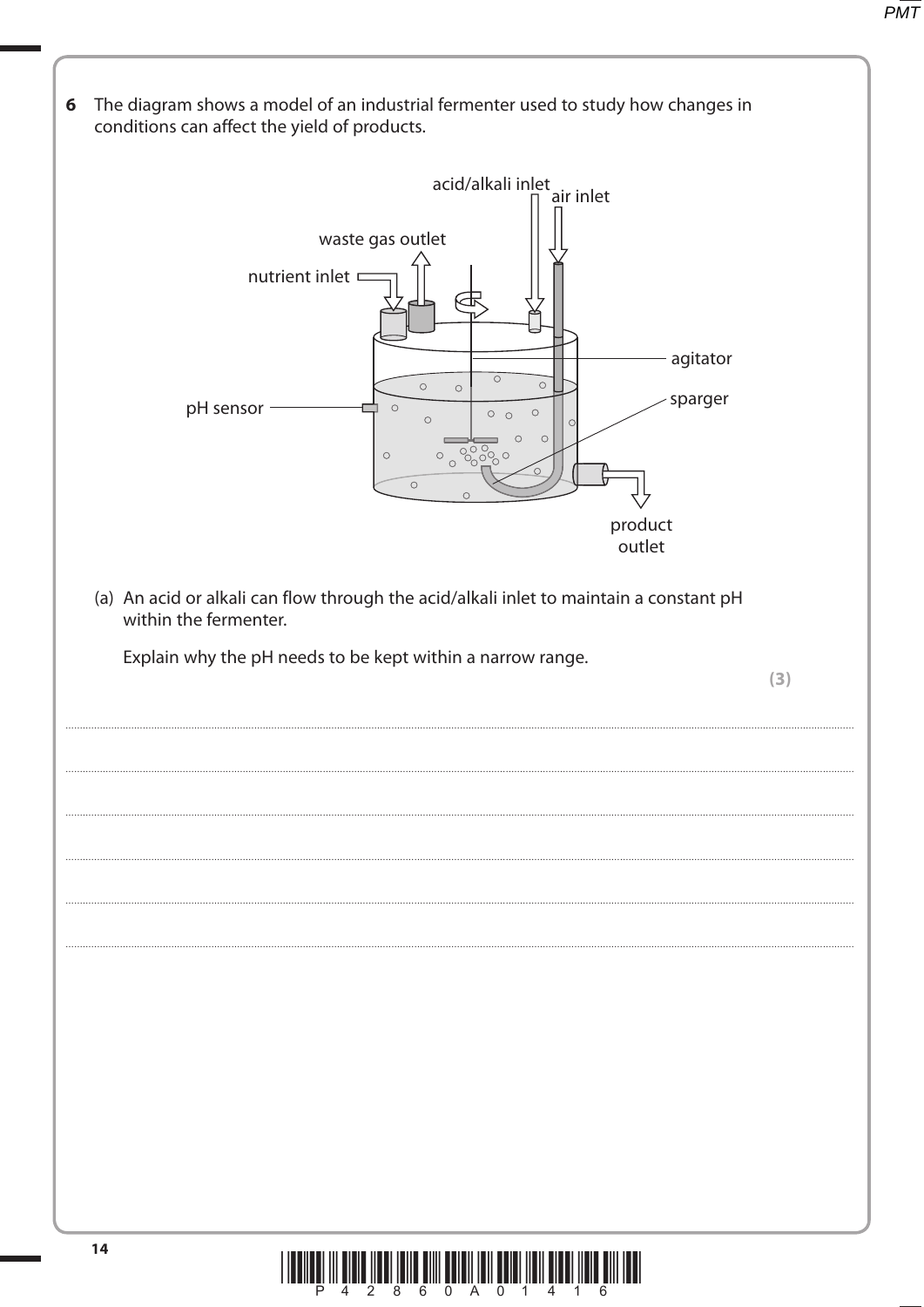| (b) Parts of the fermenter responsible for regulating the temperature are not shown<br>in the diagram. |                                       |
|--------------------------------------------------------------------------------------------------------|---------------------------------------|
| Name two of these parts.                                                                               | (2)                                   |
|                                                                                                        |                                       |
| (c) This fermenter uses a sparger to introduce air into the fermenter.                                 |                                       |
| Suggest why it is important to introduce air into the fermenter.                                       | (2)                                   |
|                                                                                                        |                                       |
| (d) Before being used the empty fermenter is cleaned using steam.                                      |                                       |
| Suggest why.                                                                                           | (2)                                   |
|                                                                                                        |                                       |
| (Total for Question 6 = 9 marks)                                                                       |                                       |
|                                                                                                        |                                       |
| <b>QUESTION 7 STARTS ON THE NEXT PAGE</b>                                                              |                                       |
|                                                                                                        |                                       |
|                                                                                                        |                                       |
|                                                                                                        | 15<br>Turn over $\blacktriangleright$ |

1